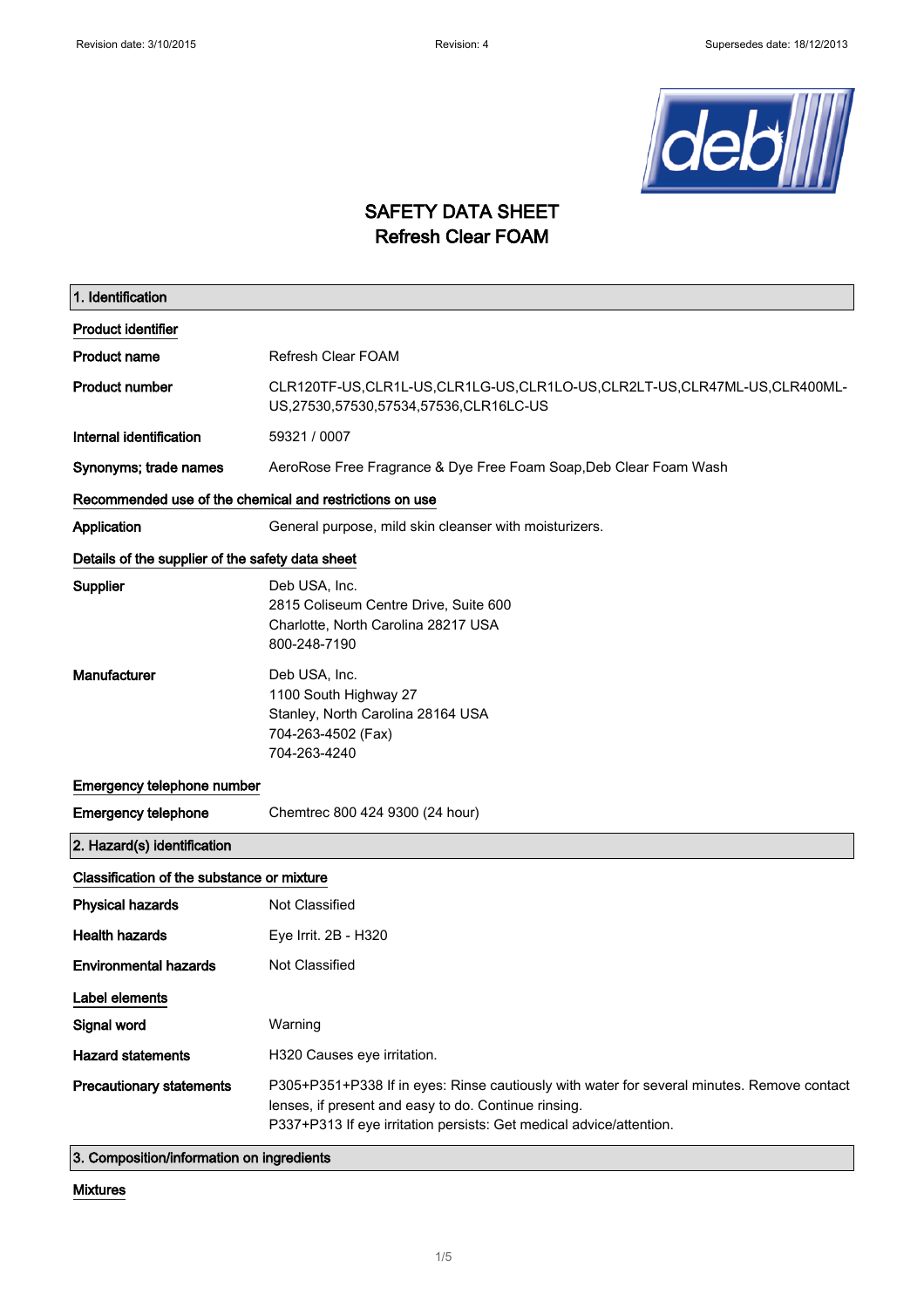| <b>Composition comments</b>                           | Water, Sodium Laureth Sulfate, Propylene Glycol, PEG-7 Glyceryl Cocoate, Glycerin,<br>Cocamidopropyl Betaine, 2-Bromo-2-nitropropane-1,3-diol, Citric Acid,<br>Methylchloroisothiazolinone, Methylisothiazolinone. |  |
|-------------------------------------------------------|--------------------------------------------------------------------------------------------------------------------------------------------------------------------------------------------------------------------|--|
| 4. First-aid measures                                 |                                                                                                                                                                                                                    |  |
| Description of first aid measures                     |                                                                                                                                                                                                                    |  |
| Inhalation                                            | Not relevant. Unlikely route of exposure as the product does not contain volatile substances.                                                                                                                      |  |
| Ingestion                                             | Rinse mouth thoroughly with water. Get medical attention if any discomfort continues.                                                                                                                              |  |
| <b>Skin Contact</b>                                   | Not applicable.                                                                                                                                                                                                    |  |
| Eye contact                                           | Make sure to remove any contact lenses from the eyes before rinsing. Promptly wash eyes<br>with plenty of water while lifting the eye lids. Get medical attention promptly if symptoms occur<br>after washing.     |  |
|                                                       | Most important symptoms and effects, both acute and delayed                                                                                                                                                        |  |
| Inhalation                                            | No specific symptoms known.                                                                                                                                                                                        |  |
| Ingestion                                             | No specific symptoms known.                                                                                                                                                                                        |  |
| Skin contact                                          | Prolonged skin contact may cause redness and irritation.                                                                                                                                                           |  |
| Eye contact                                           | May cause temporary eye irritation.                                                                                                                                                                                |  |
|                                                       | Indication of immediate medical attention and special treatment needed                                                                                                                                             |  |
| Notes for the doctor                                  | No specific recommendations.                                                                                                                                                                                       |  |
| 5. Fire-fighting measures                             |                                                                                                                                                                                                                    |  |
| <b>Extinguishing media</b>                            |                                                                                                                                                                                                                    |  |
| Suitable extinguishing media                          | The product is not flammable. Use fire-extinguishing media suitable for the surrounding fire.                                                                                                                      |  |
| Special hazards arising from the substance or mixture |                                                                                                                                                                                                                    |  |
| <b>Hazardous combustion</b><br>products               | No known hazardous decomposition products.                                                                                                                                                                         |  |
| Advice for firefighters                               |                                                                                                                                                                                                                    |  |
| Protective actions during<br>firefighting             | No specific firefighting precautions known.                                                                                                                                                                        |  |
| 6. Accidental release measures                        |                                                                                                                                                                                                                    |  |
|                                                       | Personal precautions, protective equipment and emergency procedures                                                                                                                                                |  |
| <b>Personal precautions</b>                           | Avoid contact with eyes.                                                                                                                                                                                           |  |
| <b>Environmental precautions</b>                      |                                                                                                                                                                                                                    |  |
| <b>Environmental precautions</b>                      | Not considered to be a significant hazard due to the small quantities used.                                                                                                                                        |  |
| Methods and material for containment and cleaning up  |                                                                                                                                                                                                                    |  |
| Methods for cleaning up                               | Flush away spillage with plenty of water. Avoid runoff into storm sewers and ditches which<br>lead to waterways.                                                                                                   |  |
| Reference to other sections                           | For waste disposal, see Section 13.                                                                                                                                                                                |  |
| 7. Handling and storage                               |                                                                                                                                                                                                                    |  |
|                                                       |                                                                                                                                                                                                                    |  |

Precautions for safe handling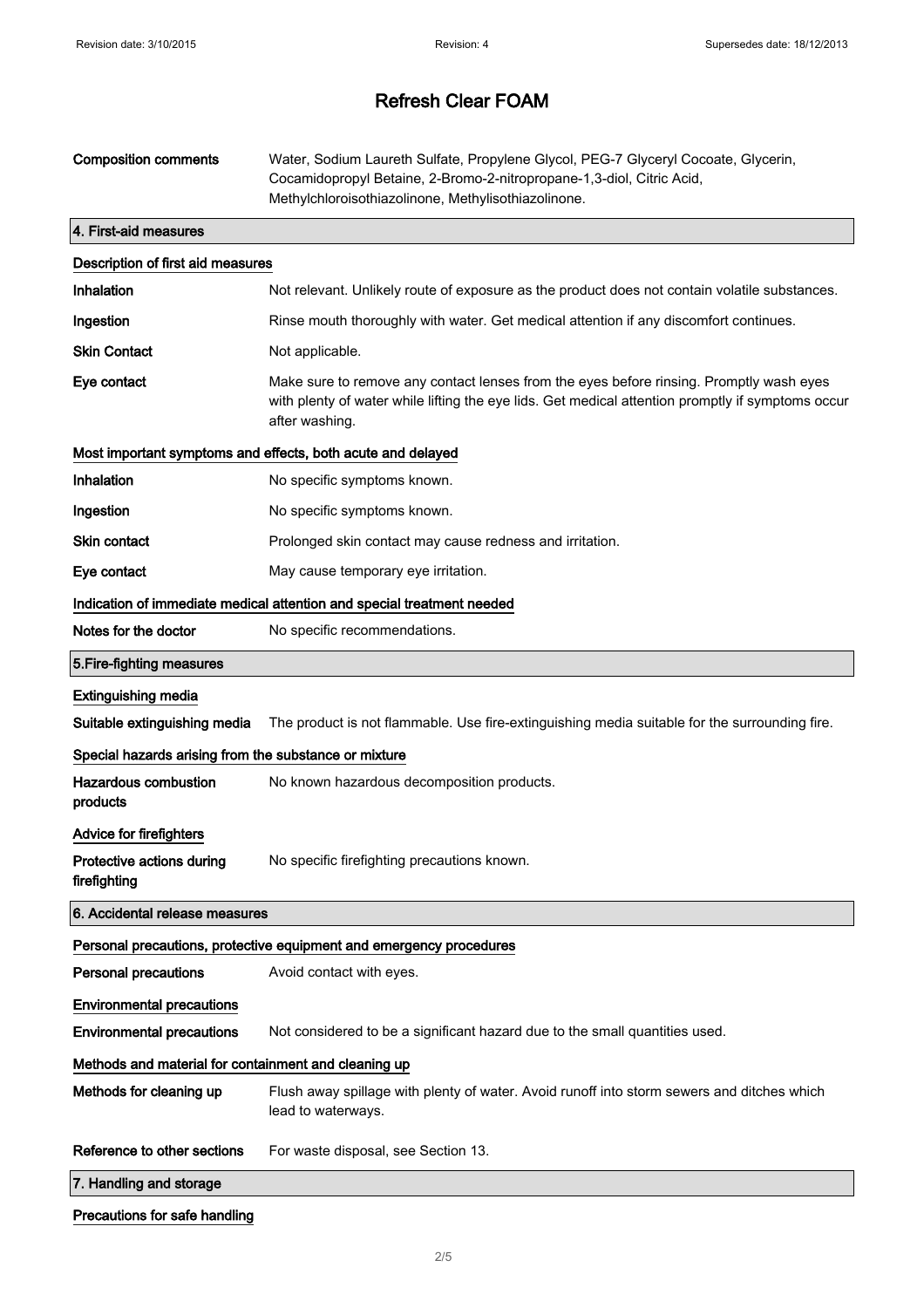| <b>Usage precautions</b>                                     | Avoid contact with eyes.                                                                                                                       |  |
|--------------------------------------------------------------|------------------------------------------------------------------------------------------------------------------------------------------------|--|
| Conditions for safe storage, including any incompatibilities |                                                                                                                                                |  |
| Storage precautions                                          | Keep only in the original container.                                                                                                           |  |
| Specific end uses(s)                                         |                                                                                                                                                |  |
| Specific end use(s)                                          | The identified uses for this product are detailed in Section 1.2.                                                                              |  |
| 8. Exposure Controls/personal protection                     |                                                                                                                                                |  |
| <b>Exposure controls</b>                                     |                                                                                                                                                |  |
| Appropriate engineering<br>controls                          | Not relevant.                                                                                                                                  |  |
| Eye/face protection                                          | Not required normally but wear eye protection if you are conducting an operation where there<br>is a risk of this product getting in the eyes. |  |
| Hand protection                                              | Not applicable.                                                                                                                                |  |
| <b>Respiratory protection</b>                                | No specific recommendations.                                                                                                                   |  |
| 9. Physical and Chemical Properties                          |                                                                                                                                                |  |
| Information on basic physical and chemical properties        |                                                                                                                                                |  |
| Appearance                                                   | Clear liquid.                                                                                                                                  |  |
| Color                                                        | Colorless.                                                                                                                                     |  |
| Odor                                                         | No characteristic odor.                                                                                                                        |  |
| pH                                                           | pH (concentrated solution): 6.0 - 7.0                                                                                                          |  |
| <b>Relative density</b>                                      | approx. 1.01                                                                                                                                   |  |
| Solubility(ies)                                              | Soluble in water.                                                                                                                              |  |
| 10. Stability and reactivity                                 |                                                                                                                                                |  |
| Reactivity                                                   | There are no known reactivity hazards associated with this product.                                                                            |  |
| <b>Stability</b>                                             | Stable at normal ambient temperatures.                                                                                                         |  |
| Possibility of hazardous<br>reactions                        | Not known.                                                                                                                                     |  |
| <b>Conditions to avoid</b>                                   | There are no known conditions that are likely to result in a hazardous situation.                                                              |  |
| Materials to avoid                                           | No specific material or group of materials is likely to react with the product to produce a<br>hazardous situation.                            |  |
| Hazardous decomposition<br>products                          | Does not decompose when used and stored as recommended.                                                                                        |  |
| 11. Toxicological information                                |                                                                                                                                                |  |
| Information on texicological effects                         |                                                                                                                                                |  |

#### Information on toxicological effects

 $\bar{z}$ 

Toxicological effects All ingredients are well known and have a history of safe use in the marketplace with no reports of a significant number of adverse reactions.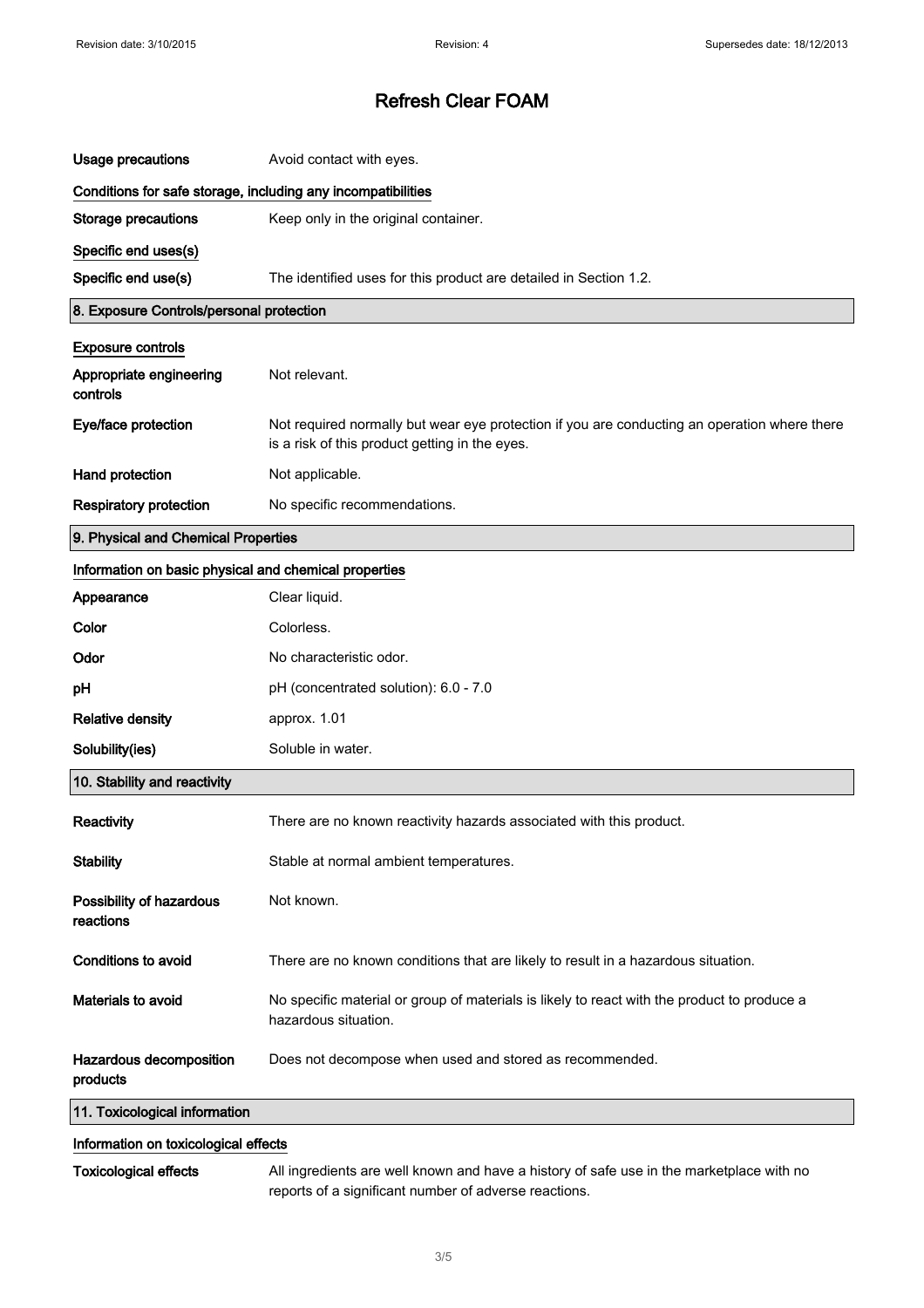| Inhalation                            | No specific health hazards known.                                                                        |
|---------------------------------------|----------------------------------------------------------------------------------------------------------|
| Ingestion                             | May cause gastrointestinal irritation or discomfort with nausea, vomiting and diarrhea if<br>swallowed.  |
| <b>Skin Contact</b>                   | Skin irritation should not occur when used as recommended.                                               |
| Eye contact                           | May cause temporary eye irritation.                                                                      |
| 12. Ecological Information            |                                                                                                          |
| Ecotoxicity                           | Not regarded as dangerous for the environment.                                                           |
| <b>Bioaccumulative potential</b>      |                                                                                                          |
| <b>Bio-Accumulative Potential</b>     | No data available on bioaccumulation.                                                                    |
| Mobility in soil                      |                                                                                                          |
| <b>Mobility</b>                       | The product is soluble in water.                                                                         |
| Results of PBT and vPvB assessment    |                                                                                                          |
| Results of PBT and vPvB<br>assessment | This product does not contain any substances classified as PBT or vPvB.                                  |
| Other adverse effects                 |                                                                                                          |
| Other adverse effects                 | None known.                                                                                              |
| 13. Disposal considerations           |                                                                                                          |
| Waste treatment methods               |                                                                                                          |
| <b>General information</b>            | When handling waste, the safety precautions applying to handling of the product should be<br>considered. |
| <b>Disposal methods</b>               | Dispose in accordance with local, state and federal regulations.                                         |
| 14. Transport information             |                                                                                                          |
| Road transport notes                  | Not classified.                                                                                          |
| Rail transport notes                  | Not classified.                                                                                          |
| Sea transport notes                   | Not classified.                                                                                          |
| Air transport notes                   | Not classified.                                                                                          |
| <b>UN Number</b>                      |                                                                                                          |
| Not applicable.                       |                                                                                                          |
| UN proper shipping name               |                                                                                                          |
| Not applicable.                       |                                                                                                          |
| Transport hazard class(es)            |                                                                                                          |
| Not applicable.                       |                                                                                                          |
| Packing group                         |                                                                                                          |
| Not applicable.                       |                                                                                                          |
| <b>Environmental hazards</b>          |                                                                                                          |